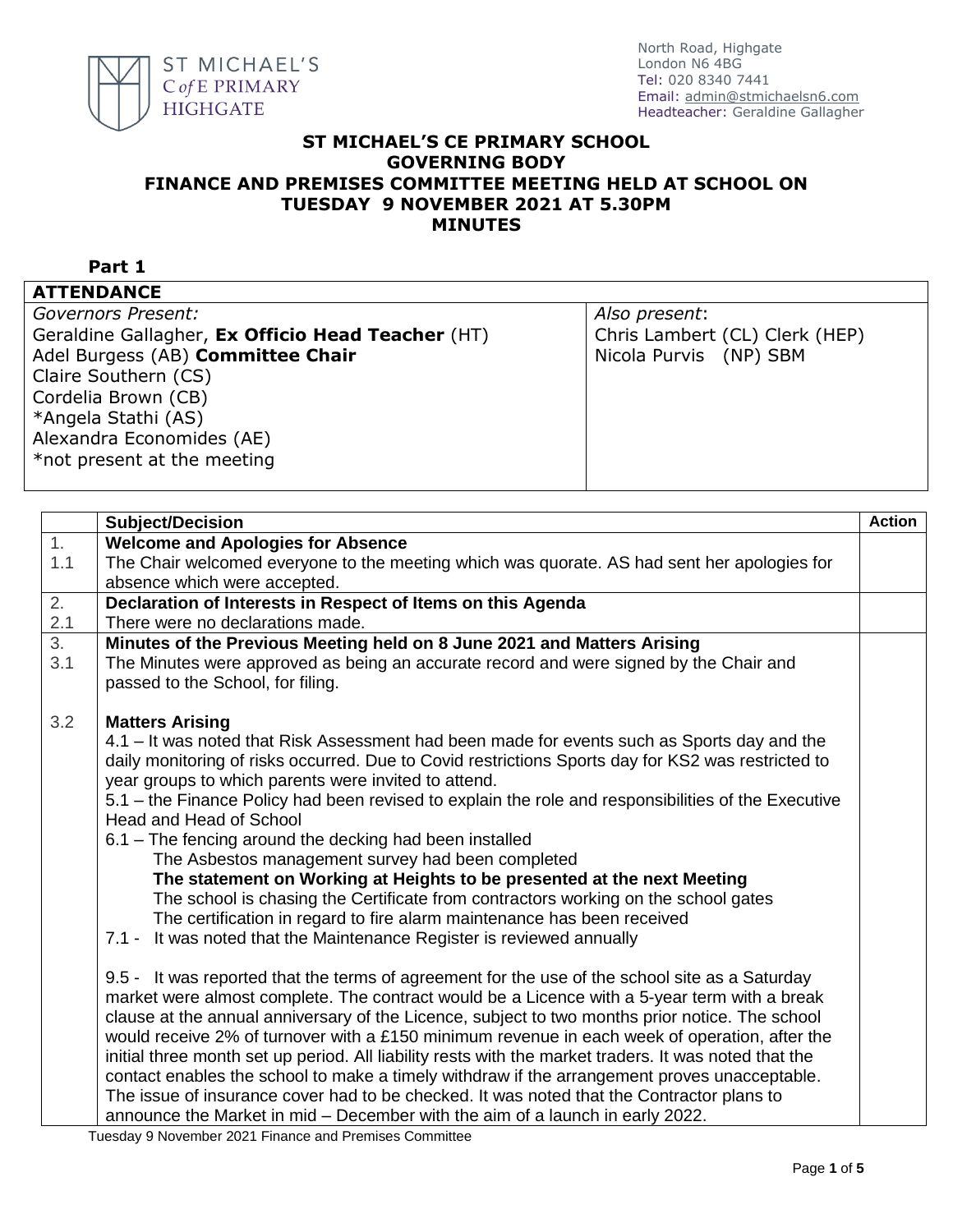

|           | Action: subject to minor drafting changes and the appropriate level of Insurance being<br>confirmed in place the Contract to Licence the school ground to Saturday market traders<br>was approved.                                                                                                                                                                                                                                                                                                                                                                                                                                                                  |  |
|-----------|---------------------------------------------------------------------------------------------------------------------------------------------------------------------------------------------------------------------------------------------------------------------------------------------------------------------------------------------------------------------------------------------------------------------------------------------------------------------------------------------------------------------------------------------------------------------------------------------------------------------------------------------------------------------|--|
|           | 10 – It was noted that the Nursery Feasibility study was for an initial discussion at the meeting and<br>would be an agenda item at the Strategy Day meeting. It was agreed that the Committee Minutes<br>of 8 June reporting Item 10 (Nursery Feasibility Study) be circulated to the Strategy Group<br>members, as background information on the options for the Nursery.<br>Action: The option to expand the Nursery on the Strategy day agenda; Minutes of meeting<br>of 8 June - Item 10 be circulated, for information.                                                                                                                                       |  |
|           | 12.2 - It was noted that NP had yet to speak to Governor Kunle's contacts about funding sources<br>although the expectation was that the overall fund was relatively small. AS was absent from the<br>meeting and unable to report on her progress in seeking new sources of funds.<br>Action: AS to be asked for a progress report on her discussion with contacts                                                                                                                                                                                                                                                                                                 |  |
| 4.<br>4.1 | <b>Finance Report Q2 to 30 September</b><br>NP reported that the new LBH finance system NOVUS had been installed and this was reflected in<br>the revised finance templates to the reports.                                                                                                                                                                                                                                                                                                                                                                                                                                                                         |  |
| 4.2       | Governors noted the revised report and the expected outturn at year end (31/03/22). The original<br>budget was set at a breakeven (£194) but given the variances at Q2 and likely changes in income<br>and expenditure in the remaining six months the school now forecast a deficit of c£29,000 at year<br>end. Using Reserves to support the deficit the carry forward Reserves at 1 April 2022 would be<br>£109,000.                                                                                                                                                                                                                                             |  |
| 4.3       | Governors noted the variances:<br>Income: Pupil Premium at £33.5k and UIFSM slightly less than budget; income from Lettings<br>below expectations as this activity slowly recovers, post pandemic. Catering income lower than<br>budget. Overall total income expected to be £2,728,266 or £10,000 less than budget                                                                                                                                                                                                                                                                                                                                                 |  |
|           | Expenditure: lower costs for the Executive Head as this role is now shared with St James Primary<br>school; high levels of sickness and absence among support staff has increased Agency staff costs<br>to 86% of annual spend at the end of Q2; absence among HLTA's has required teacher supply<br>staff as cover and this budget is also overspent. Costs of both ground maintenance and school<br>cleaning have increased; Touchpoint cleaning costs are expected to have increased by £5.5k at<br>year end. Rising utility costs are also expected to increase and overall expenditure is set to<br>increase by £19,000 (7%) higher than budget at £2,757,057. |  |
|           | Governors were concerned at the reported higher levels of staff sickness absence and asked<br>about the management policy and process. It was noted the school manages each case<br>supported by the Sickness Absence Management Policy, with advice from LBH HR. The various<br>stages of review and action are set out in the Policy. It was noted that the additional premium for<br>staff absence insurance for support staff (as well as teachers) was very expensive and had been<br>discounted.                                                                                                                                                              |  |
|           | Premises costs: the expected £5k increase in cleaning costs was noted and explained. In due<br>course this contract would be put to Tender. The expected £3k increase in utility and energy costs<br>was noted.                                                                                                                                                                                                                                                                                                                                                                                                                                                     |  |
|           |                                                                                                                                                                                                                                                                                                                                                                                                                                                                                                                                                                                                                                                                     |  |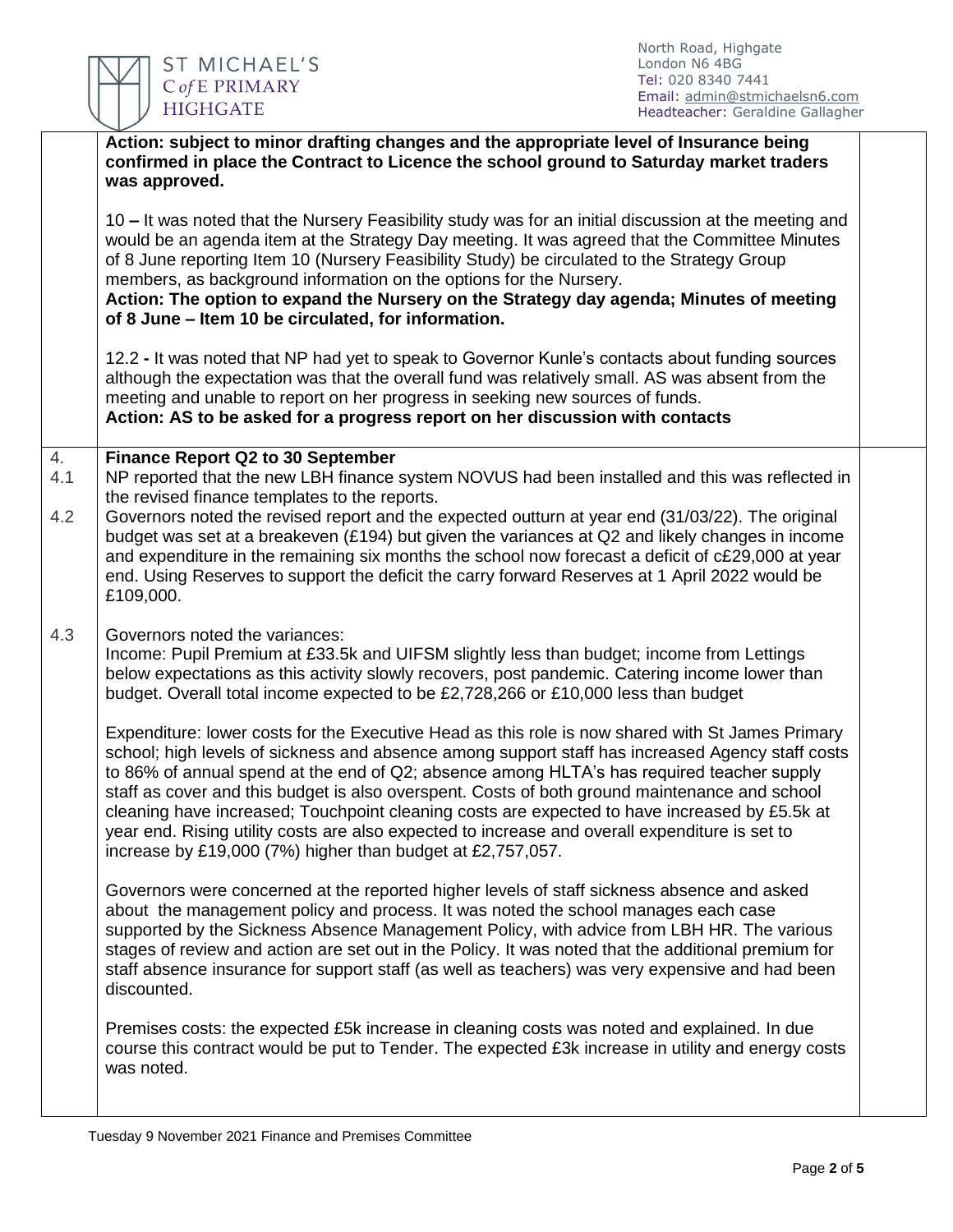

ST MICHAEL'S<br>CofE PRIMARY<br>HIGHGATE

North Road, Highgate London N6 4BG Tel: 020 8340 7441 Email: [admin@stmichaelsn6.com](mailto:admin@stmichaelsn6.com) Headteacher: Geraldine Gallagher

| 4.4       | Governors acknowledged the cost impact of staff absence on the budget and were pleased that<br>the lettings income was slowly returning. It was noted that the £57,000 of governor donations<br>included £50,000 to cover major repairs and £7,000 allocated to governor training, clerking and<br>ancillary costs. Governors noted the expected deficit at year end and queried when the school<br>might achieve its breakeven position and so avoid a call upon Reserves. It was noted that all                                                                                                                                                                                                                                                                                                                                                                                                                                                                   |  |
|-----------|---------------------------------------------------------------------------------------------------------------------------------------------------------------------------------------------------------------------------------------------------------------------------------------------------------------------------------------------------------------------------------------------------------------------------------------------------------------------------------------------------------------------------------------------------------------------------------------------------------------------------------------------------------------------------------------------------------------------------------------------------------------------------------------------------------------------------------------------------------------------------------------------------------------------------------------------------------------------|--|
|           | efforts were being<br>to improve on the year-end result. Governors thanked NP for her clear report.                                                                                                                                                                                                                                                                                                                                                                                                                                                                                                                                                                                                                                                                                                                                                                                                                                                                 |  |
| 5.<br>5.1 | <b>Premises update</b><br>Governors received a verbal report from GG:<br><b>Early Years outdoor Space project</b>                                                                                                                                                                                                                                                                                                                                                                                                                                                                                                                                                                                                                                                                                                                                                                                                                                                   |  |
|           | The majority of resources have arrived for the revised outdoor space for the Early Years and the<br>project is proving to be a resounding success, appreciated by pupils, staff and parents. The Mud<br>Kitchen, Maths area, dedicated small spaces, and external storage facilities for the resources<br>were fully appreciated. Staff have been designated specific parts of the area and this has imbued<br>a whole school sense of ownership in the project. Children are enjoying the space and it has<br>already had a positive impact on their learning. Governors were pleased to learn of the early<br>success of the project and the positive response from parents. It was noted that the current deep<br>clean regime would be retained to enhance the overall cleanliness and reduce the risks of germs<br>spreading. It was noted that Mario had made a significant contribution to establishing the project<br>and Governors passed on their thanks. |  |
|           | <b>Summer works 2021:</b><br>Asbestos management survey was completed<br>$\bullet$<br>KS2 rooms were decorated; painted white which has enhanced the building<br>$\bullet$<br>Dep HT's office was redecorated<br>$\bullet$<br>Repairs made to play equipment in KS2 area<br>$\bullet$<br>Fencing around the decking was completed<br>$\bullet$<br>Kitchen area in the staff room was upgraded<br>$\bullet$<br>Google migration $-1st$ stage $-$ was completed<br>$\bullet$<br>Y6 changing room refloored<br>$\bullet$<br>Y6 classrooms refloored<br>$\bullet$                                                                                                                                                                                                                                                                                                                                                                                                       |  |
|           | The Track project was almost complete – to be finished in November<br>The upgrade of pupil WC's was a longer term project as given the expected budget of c£40,000<br>three tender quotes were required and a clear two week window to complete the works: possible<br>delay to Summer holiday 2022. Fire drill scheduled before Term end.<br>House on the lane has removed a garage to install a home office; permitted under the Lease<br>terms.                                                                                                                                                                                                                                                                                                                                                                                                                                                                                                                  |  |
| 5.2       | Governors noted the range of works completed and commended the school for its efforts.                                                                                                                                                                                                                                                                                                                                                                                                                                                                                                                                                                                                                                                                                                                                                                                                                                                                              |  |
| 6.<br>6.1 | <b>Premises Improvement Plan (PIP)</b><br>Governors received a copy of the PIP drawn up in 2013 to describe the range of site works<br>scheduled then as part of a site enhancement programme. It was noted that this Plan had<br>supported the implementation of the Governor Fund and the £50,000 donation. It was noted that<br>LDBS encourage an annual condition survey which identifies the key priorities across the site<br>which feeds into the PIP.<br>The same process is still used to identify and manage the required site improvements.                                                                                                                                                                                                                                                                                                                                                                                                              |  |

Tuesday 9 November 2021 Finance and Premises Committee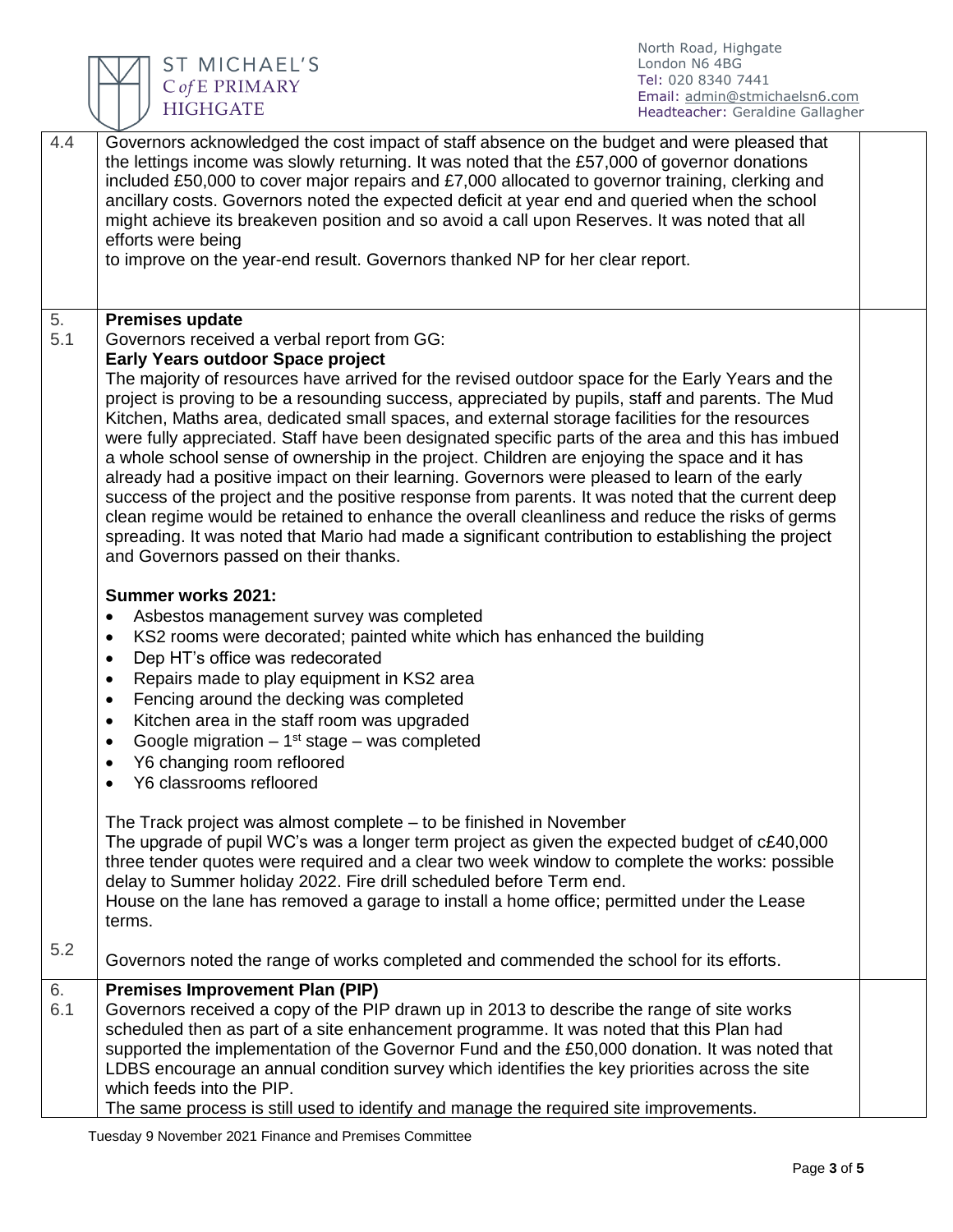

North Road, Highgate London N6 4BG Tel: 020 8340 7441 Email: [admin@stmichaelsn6.com](mailto:admin@stmichaelsn6.com) Headteacher: Geraldine Gallagher

| $\overline{7}$   | <b>Policies</b>                                                                                                                                                                                                                                                                                                                                                                                                                                                                                                                                                                                                                                                                                                                                                                                                                        |  |
|------------------|----------------------------------------------------------------------------------------------------------------------------------------------------------------------------------------------------------------------------------------------------------------------------------------------------------------------------------------------------------------------------------------------------------------------------------------------------------------------------------------------------------------------------------------------------------------------------------------------------------------------------------------------------------------------------------------------------------------------------------------------------------------------------------------------------------------------------------------|--|
| 7.1              | Charging and Remissions Policy: Governors carefully considered the text of the draft Policy to<br>ensure that it was consistent with current practice. Several comments were made on sections of<br>the text which were passed to NP for amendment in the final version. The Governors approved<br>the Policy, subject to the requested textual changes.                                                                                                                                                                                                                                                                                                                                                                                                                                                                               |  |
| 7.2              | It was noted that there is a process by which parents can apply for funding support for their child<br>for school meals (if not eligible for FSM), trips and other costs. It was noted that the Hardship<br>Fund form, used to make the request, is not rigorously assessed and currently there is a lack of<br>robust process to check the validity of the application. Governors questioned this approach,<br>suggesting that there should be a more formal assessment process in determining the merits of<br>any parental application to receive funds from the Fund. After discussion CS asked to see the<br>current form, for review.<br>Action: NP to send CS the parent Hardship Fund application form, for review and revision                                                                                                |  |
| 7.3              | It was noted that the school already reaches out to those parents whose child is eligible for pupil<br>premium but without prior knowledge of parental circumstances it is more difficult to promote the<br>Fund to other equally potentially eligible parents. It was agreed that the Hardship Fund should be<br>promoted more to parents.<br>Action: School to promote the Hardship Fund application form on the website                                                                                                                                                                                                                                                                                                                                                                                                             |  |
| 7.4              | Lettings Policy: Governors took a rigorous approach in its review of the Policy as it had remained<br>unchanged for many years. They questioned the issue of Indemnity and Insurance to ensure that<br>adequate cover was in place. The issue of a Risk Assessment for each booking was discussed<br>and the conditions under which this was undertaken. Several textual changes with reference to<br>Indemnity and the loss and damage clause reference to the Hirer were required and NP was<br>asked to ensure these were made in the final version.<br>Action: subject to the requested textual changes the Lettings Policy was approved.                                                                                                                                                                                          |  |
| 8.<br>8.1        | <b>Governors Fund</b><br>Governors received a verbal report from CS on the status of the Governor Fund Charity. It was<br>noted that the final set of Accounts had been completed and filed with the Charity Commission<br>(CC), the 2021 Accounts had to be filed by January 2022 and NP had started this work. All<br>Governors were now Trustees of the Fund and this detail would be confirmed on the website. The<br>CC website would also be updated to reflect the Charity's purposes.<br>The bank signatories to the Charity will be CS and CB. There was still time to claim for backdated<br>Gift Aid receipts and NP was managing this process. Parent, John Morley, had kindly agreed to be<br>the independent Examiner (as required) for audit purposes.<br>Action: CS will complete the registration process with the CC |  |
| 8.2              | It was suggested that Fund requires a new name that better reflects its purpose. CS was thanked<br>for her hard work in establishing the Charity at the CC.                                                                                                                                                                                                                                                                                                                                                                                                                                                                                                                                                                                                                                                                            |  |
| 9.<br>9.1<br>9.2 | <b>Any Other Business</b><br>A meeting of the Pay Committee would be held on 11 November at 5.30pm, subject to availability<br>of the members.<br>Brass Architecture were due on site on 16 November                                                                                                                                                                                                                                                                                                                                                                                                                                                                                                                                                                                                                                   |  |
|                  |                                                                                                                                                                                                                                                                                                                                                                                                                                                                                                                                                                                                                                                                                                                                                                                                                                        |  |